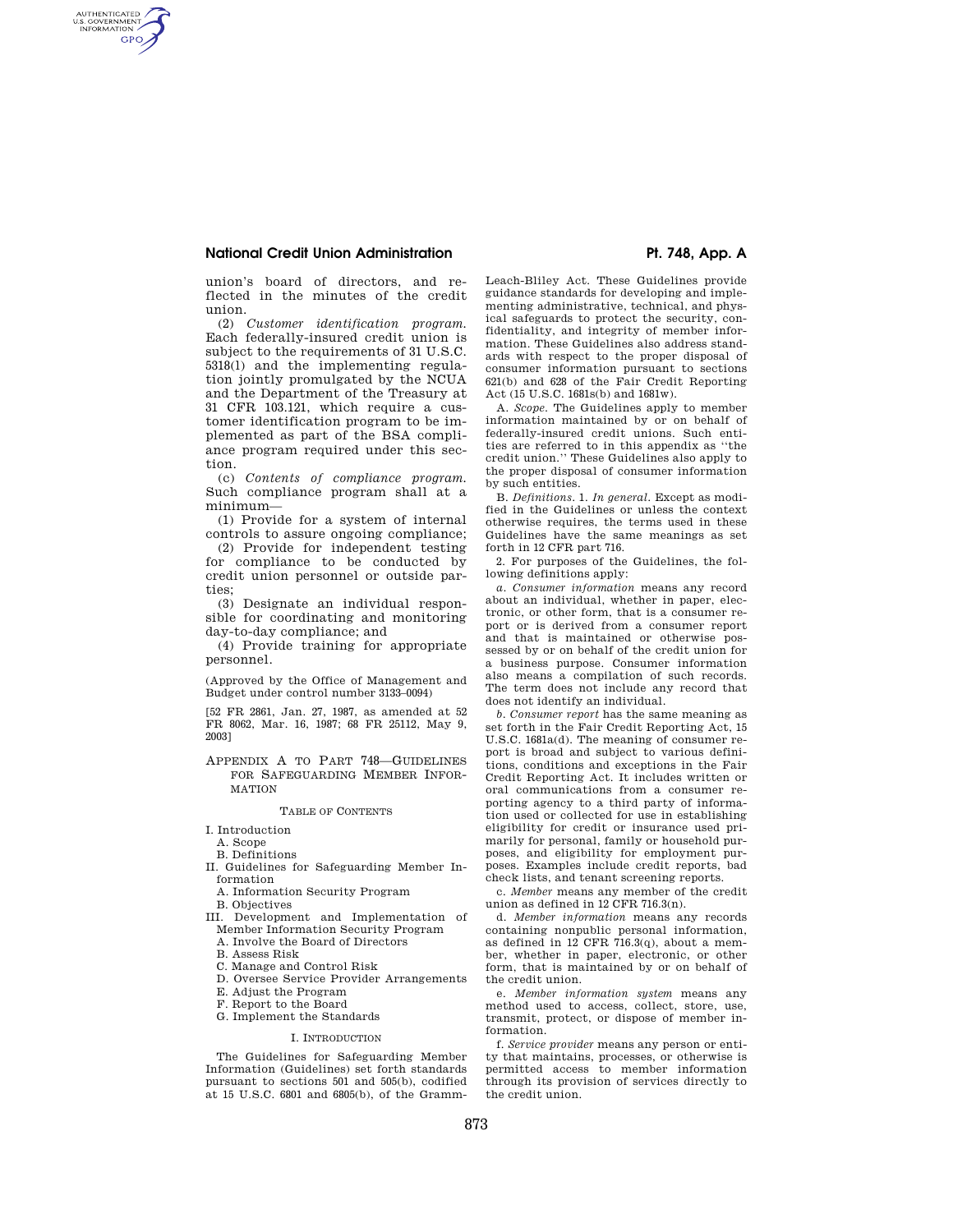## II. STANDARDS FOR SAFEGUARDING MEMBER INFORMATION

A. *Information Security Program.* A comprehensive written information security program includes administrative, technical, and physical safeguards appropriate to the size and complexity of the credit union and the nature and scope of its activities. While all parts of the credit union are not required to implement a uniform set of policies, all elements of the information security program must be coordinated.

B. *Objectives.* A credit union's information security program should be designed to: ensure the security and confidentiality of member information; protect against any anticipated threats or hazards to the security or integrity of such information; protect against unauthorized access to or use of such information that could result in substantial harm or inconvenience to any member; and ensure the proper disposal of member information and consumer information. Protecting confidentiality includes honoring members' requests to opt out of disclosures to nonaffiliated third parties, as described in 12 CFR 716.1(a)(3).

III. DEVELOPMENT AND IMPLEMENTATION OF MEMBER INFORMATION SECURITY PROGRAM

A. *Involve the Board of Directors.* The board of directors or an appropriate committee of the board of each credit union should:

1. Approve the credit union's written information security policy and program; and

2. Oversee the development, implementation, and maintenance of the credit union's information security program, including assigning specific responsibility for its implementation and reviewing reports from management.

B. *Assess Risk.* Each credit union should:

1. Identify reasonably foreseeable internal and external threats that could result in unauthorized disclosure, misuse, alteration, or destruction of member information or member information systems;

2. Assess the likelihood and potential damage of these threats, taking into consideration the sensitivity of member information; and

3. Assess the sufficiency of policies, procedures, member information systems, and other arrangements in place to control risks.

C. *Manage and Control Risk.* Each credit union should:

1. Design its information security program to control the identified risks, commensurate with the sensitivity of the information as well as the complexity and scope of the credit union's activities. Each credit union must consider whether the following security measures are appropriate for the credit union and, if so, adopt those measures the credit union concludes are appropriate:

# **Pt. 748, App. A 12 CFR Ch. VII (1–1–10 Edition)**

a. Access controls on member information systems, including controls to authenticate and permit access only to authorized individuals and controls to prevent employees from providing member information to unauthorized individuals who may seek to obtain this information through fraudulent means;

b. Access restrictions at physical locations containing member information, such as buildings, computer facilities, and records storage facilities to permit access only to authorized individuals;

c. Encryption of electronic member information, including while in transit or in storage on networks or systems to which unauthorized individuals may have access;

d. Procedures designed to ensure that member information system modifications are consistent with the credit union's information security program;

e. Dual controls procedures, segregation of duties, and employee background checks for employees with responsibilities for or access to member information;

f. Monitoring systems and procedures to detect actual and attempted attacks on or intrusions into member information systems;

g. Response programs that specify actions to be taken when the credit union suspects or detects that unauthorized individuals have gained access to member information systems, including appropriate reports to regulatory and law enforcement agencies; and

h. Measures to protect against destruction, loss, or damage of member information due to potential environmental hazards, such as fire and water damage or technical failures.

2. Train staff to implement the credit union's information security program.

3. Regularly test the key controls, systems and procedures of the information security program. The frequency and nature of such tests should be determined by the credit union's risk assessment. Tests should be conducted or reviewed by independent third parties or staff independent of those that develop or maintain the security programs.

4. Develop, implement, and maintain, as part of its information security program, appropriate measures to properly dispose of member information and consumer information in accordance with the provisions in paragraph III.

D. *Oversee Service Provider Arrangements.*  Each credit union should:

1. Exercise appropriate due diligence in selecting its service providers;

2. Require its service providers by contract to implement appropriate measures designed to meet the objectives of these guidelines; and

3. Where indicated by the credit union's risk assessment, monitor its service providers to confirm that they have satisfied their obligations as required by paragraph